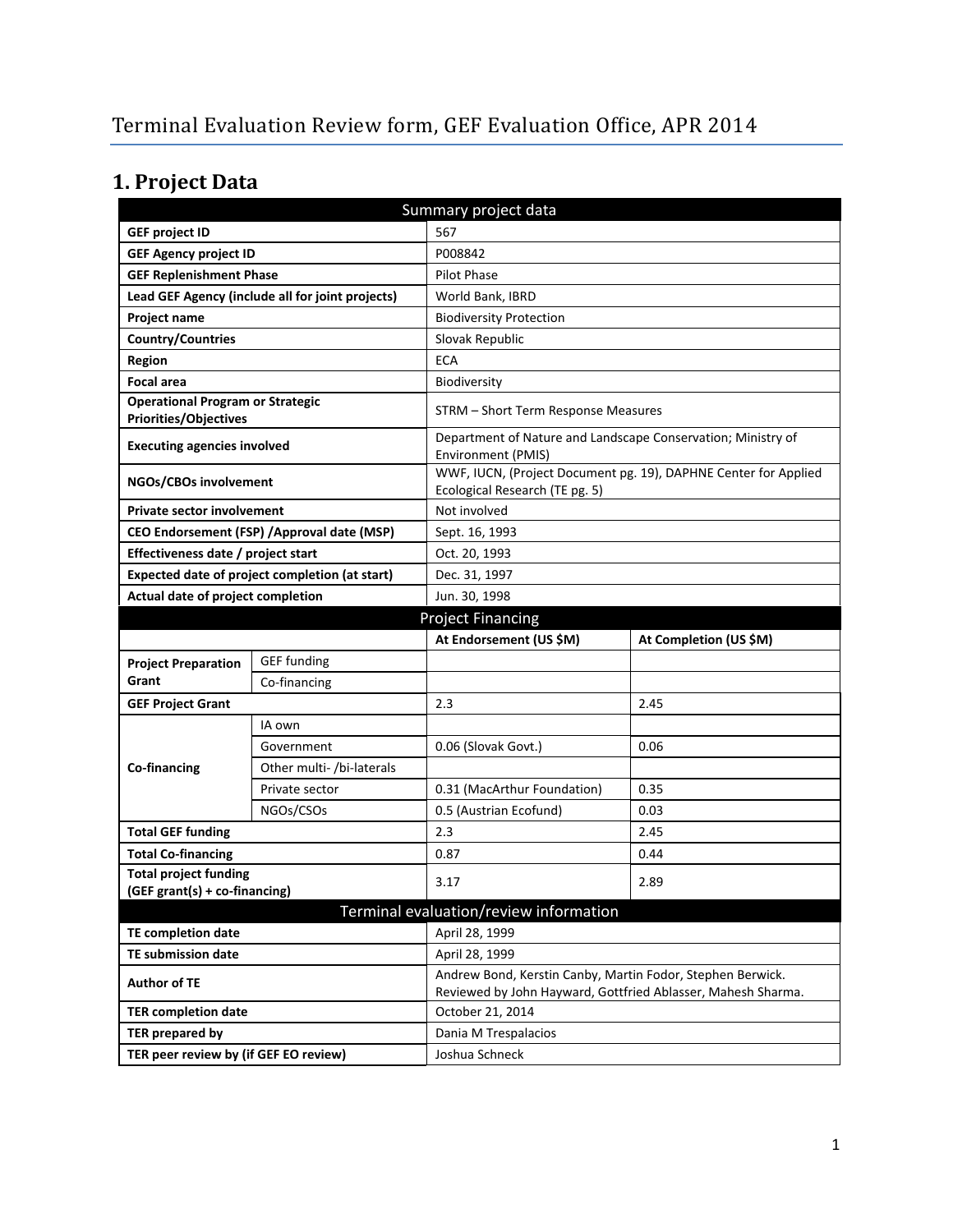### **2. Summary of Project Ratings**

| <b>Criteria</b>                                  | <b>Final PIR</b> | <b>IA Terminal</b><br><b>Evaluation</b> | <b>IA Evaluation</b><br><b>Office Review</b> | <b>GEF EO Review</b> |
|--------------------------------------------------|------------------|-----------------------------------------|----------------------------------------------|----------------------|
| <b>Project Outcomes</b>                          | N/R              |                                         | ΜS                                           | MS                   |
| <b>Sustainability of Outcomes</b>                | N/R              |                                         | Uncertain*                                   | MU                   |
| <b>M&amp;E Design</b>                            | N/R              | N/R                                     | N/R                                          | Mυ                   |
| <b>M&amp;E</b> Implementation                    | N/R              | N/R                                     | N/R                                          | N/R                  |
| <b>Quality of Implementation</b>                 | N/R              |                                         |                                              | MS                   |
| <b>Quality of Execution</b>                      | N/R              | HS                                      |                                              |                      |
| <b>Quality of the Terminal Evaluation Report</b> | N/R              | <u>. .</u>                              |                                              | MS                   |

\* Until 2001, the World Bank IEG used a 3-point scale for sustainability: likely, unlikely, and uncertain.

## **3. Project Objectives**

3.1 Global Environmental Objectives of the project:

The Global Environmental Objective is to protect and strengthen forest and related ecosystem biodiversity in the Slovak Republic. (Project Document pg. 2) The project will target three priority ecosystems: the Eastern Carpathians National Park has been recently established; the Slovak Tatra National Park has sites of specific biodiversity and species rich meadows; and the Morava floodplains contain Ramsar designated wetlands of international importance. These three areas face threats from pollution, excess visitation, development pressure, and impacts from adjacent land uses.

3.2 Development Objectives of the project:

The Project Document lists five Development Objectives:

1- Foster systems of financially sustainable biodiversity protection in the Slovak Republic, and to evaluate the role the economic mechanisms might play maintaining visitation levels at carrying capacity.

2- Establish a three country mechanism (Ukraine, Poland, Slovak Republic) through the development of an International Trust for the Biodiversity Protection of the Eastern Carpathians.

3- Protect three zones of representative threatened ecosystems: alpine meadows (Tatra), wetlands (Morava Floodplain), and mountain forests (Eastern Carpathians)

4- Support the activities of three transnational biodiversity protected networks: Eastern Carpathians Biosphere Reserve (Poland, Slovak Republic, Ukraine), Tatra Biosphere Reserve (Poland, Slovak Republic), and Morava Floodplain (Slovak Republic, Czech Republic, Austria). 5- Develop a conservation program to address priority issues.

(Project Document pg. 2)

The specific immediate objectives of this project include: developing management plans for key ecosystems, developing community support biodiversity conservation, develop revenue generating mechanisms to maintain visitor levels at carrying capacity, developing demonstration activities for sustainable development, and providing institutional and infrastructure support at the three targeted sites.

To achieve the project's development objectives, the Project Document outlines the following activities (Project Document pg. 15-26)

#### 1- **Biodiversity Protection Program**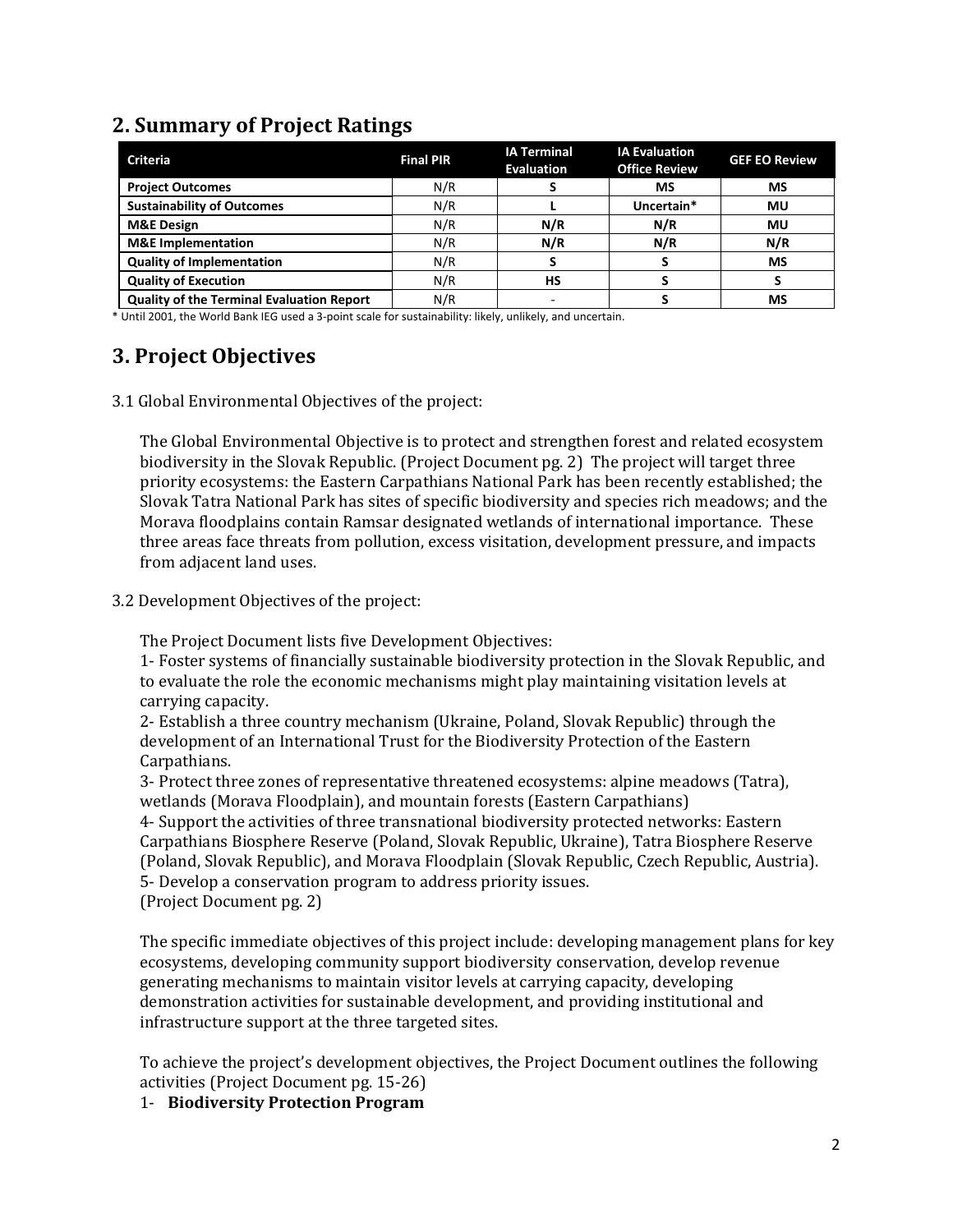- Development of management plans and strategies for the three target areas- Eastern Carpathians National Park, Slovak Tatra National Park, and the Morava Floodplains- and also for the Eastern Carpathians Biosphere Reserve (shared with Poland and Ukraine).
- Support forest restoration activities, silviculture systems, and restoration activities in the East Carpathians, the Tatra National Park, and the Morava river ecosystems, including seed collection and development of sustainable forest ecosystems.
- Implement two trial programs in the mountain meadow ecosystems of the East Carpathians.
- Implement a catchment and water management restoration program in the East Carpathians
- Implement professional development and training programs for managers, specialists and administrators.
- Fund environmental research and monitoring activities in the Tatra National Park.
- 2- **Conservation Program**: including developing of revenue generating mechanisms for managing visitors in the protected area system, fostering interactions with local
	- communities and land management, and instituting model demonstration activities • Develop models for buffer zone management in biosphere reserves and surrounding areas, including the effect of land redistribution in buffer zones. These will be experimental areas where human activities will be monitored to identify sustainable practices.
	- Determine the carrying capacities of the targeted areas, and to examine economic mechanisms to maintain carrying capacities at an acceptable level.
	- Establish the Foundation for Eastern Carpathian Biodiversity Conservation, including an initial work plan.
- 3- **Institutional and Infrastructure Improvement Program**:
	- Provide infrastructure for the various target areas, including a Nature Center at Tatra National Park, an Education and Research Facility at Eastern Carpathians National Park, and communications systems and computerization and data management tools in the targeted protected areas.
	- Establish a Joint Scientific Advisory Committee that would make recommendations to all participating governments.
	- Establish an Environmental NGO Small Grants Program, and disburse 15-20 small grants towards innovative approaches to biodiversity conservation in the country.

3.3 Were there any **changes** in the Global Environmental Objectives, Development Objectives, or other activities during implementation?

There were **no changes** in the Global Environmental Objectives and Development Objectives.

### **4. GEF EO assessment of Outcomes and Sustainability**

Please refer to the GEF Terminal Evaluation Review Guidelines for detail on the criteria for ratings.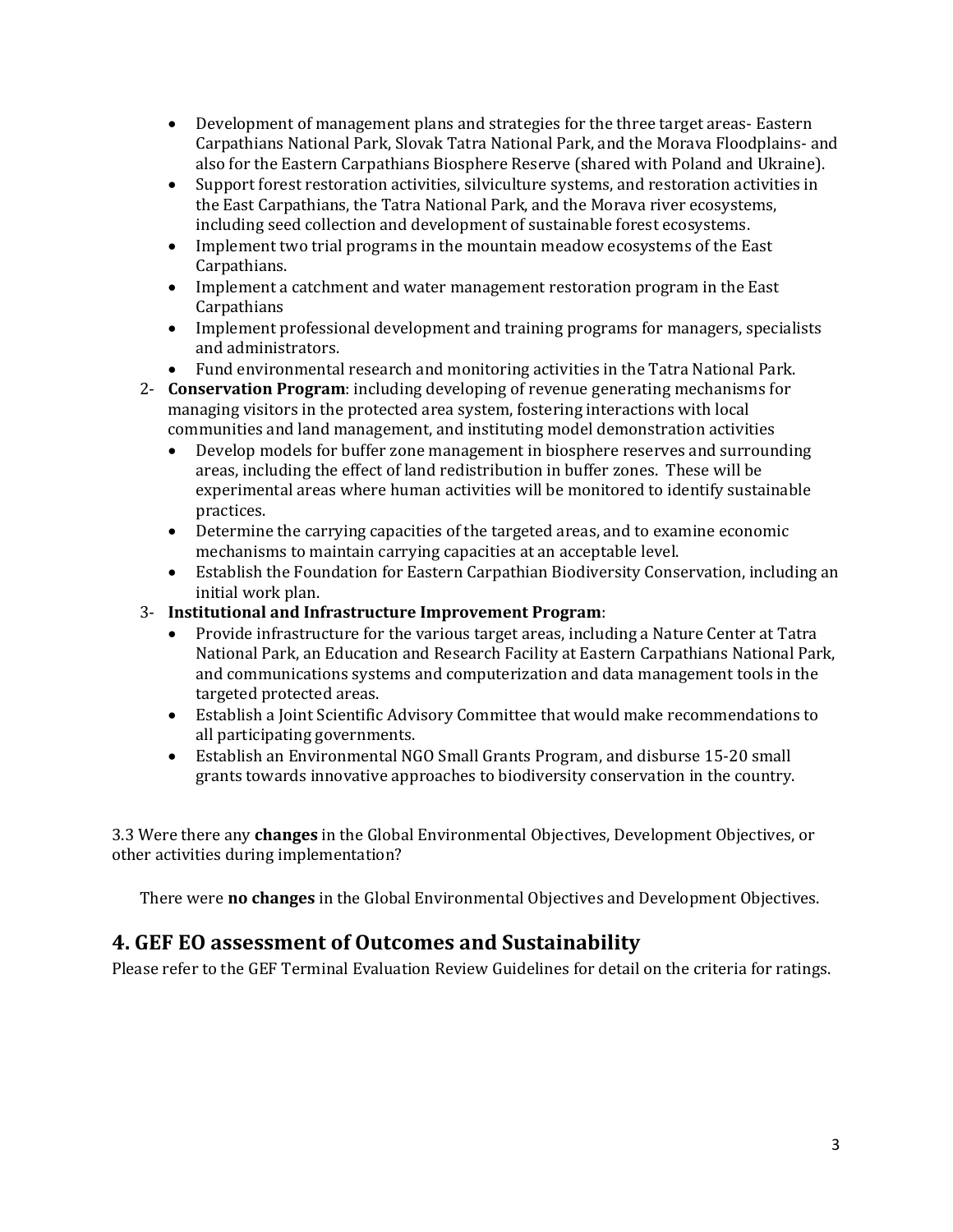Relevance can receive either a Satisfactory or Unsatisfactory rating. For Effectiveness and Cost efficiency, a six point rating scale is used (Highly Satisfactory to Highly Unsatisfactory), or Unable to Assess. Sustainability ratings are assessed on a four-point scale: Likely=no or negligible risk; Moderately Likely=low risk; Moderately Unlikely=substantial risks; Unlikely=high risk. In assessing a Sustainability rating please note if, and to what degree, sustainability of project outcomes is threatened by financial, sociopolitical, institutional/governance, or environmental factors.

Please justify ratings in the space below each box.

| 4.1 Relevance | Rating: Satisfactory |
|---------------|----------------------|
|---------------|----------------------|

**Relevance**. Were project outcomes consistent with the focal area/operational program strategies and country priorities? Explain.

The Project outcomes were consistent with the GEF focal area of Biodiversity. The three priority zones targeted by the project contain a diversity of plant and animal species that are important examples of the evolutionary processes of Eastern Europe. (Project Document pg. 1) Although the areas are theoretically protected, they are being degraded through pollution, overuse by visitors, and complex impacts from adjacent land uses. The privatization of land will increase development pressures, particularly from tourism, agriculture and forestry. This project is one of five World Bank/GEF projects in this region that would assist countries transitioning from centrally planned economies to market-based economies in forest biodiversity conservation and the protection of Transboundary ecosystems. The other four countries are Poland, Belarus, the Czech Republic, and Ukraine. (TE pg. 1)

The project outcomes were in line with country priorities. The Project Document states that the GEF project was accorded high priority by the government, but that funds were not available from government resources to carry out the proposed work. (Project Document pg. 1) The Slovak Republic could not have funded such activities on its own at the time. (TE pg. 9) The project will complement other activities in the region, including a World Bank financed forestry development loan, and GEF supported protected activities. (Project Document pg. 9) The Slovak Republic has been developing a broad and comprehensive approach to the conservation of natural resources, as demonstrated by the efforts at the time of the project to establish international biosphere reserves, networks of protected areas, new legislation, international agreements, policies and practices to address environmental problems. (Project Document pg. 9)

| 4.2 Effectiveness | Rating: Moderately Satisfactory |
|-------------------|---------------------------------|
|-------------------|---------------------------------|

The TE assesses a rating of Satisfactory for overall outcomes, finding that overall, project outcomes are commensurate with the expected outcomes described in the project document, and that at project closure, ecosystem biodiversity in the Slovak Republic is better protected. However, this TER assesses a rating of Moderately Satisfactory for project effectiveness, finding that the project had moderate shortcomings: it was not able to foster systems of financially sustainable biodiversity protection, and a few of its major project components were unsuccessful.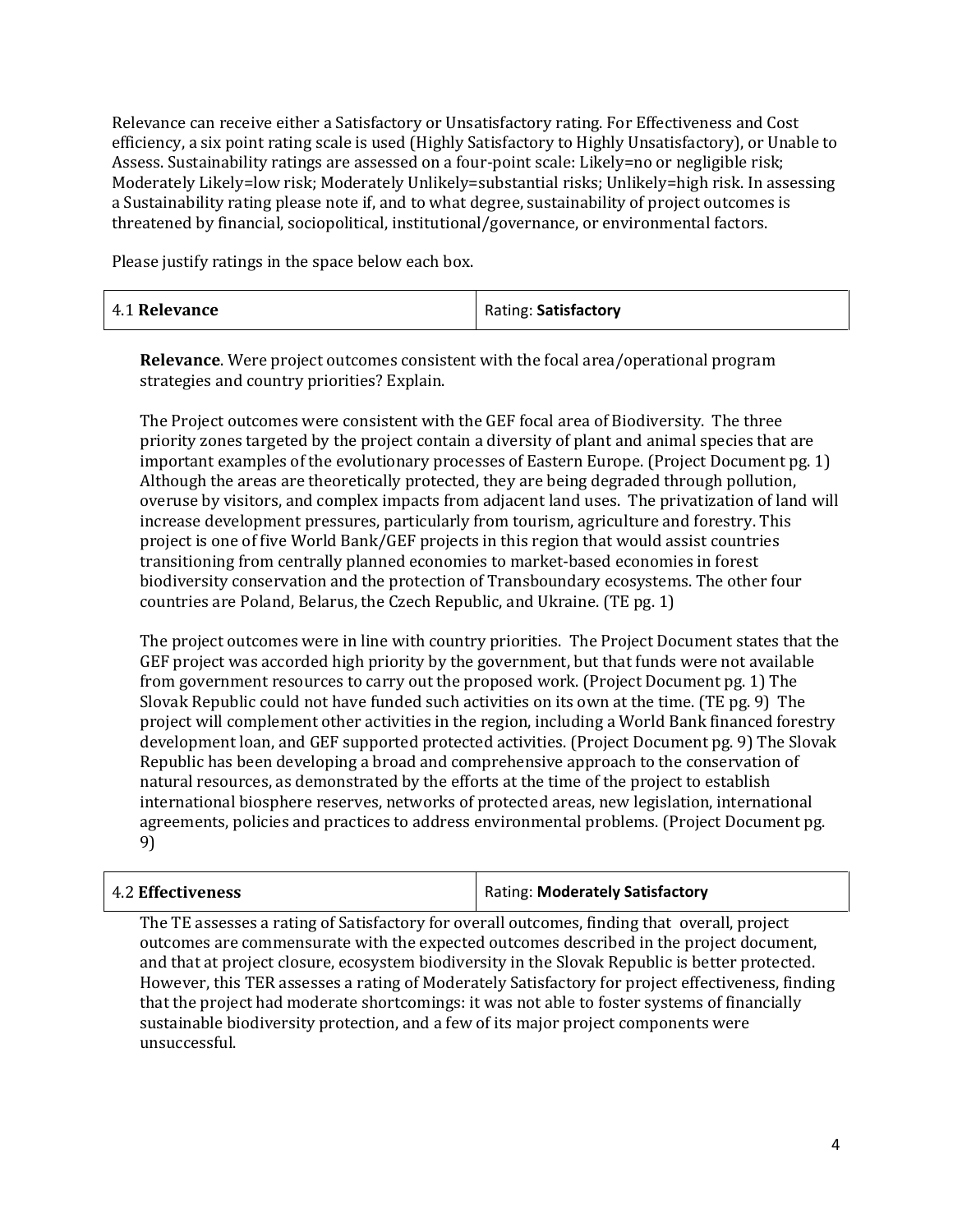The TE reports that the **Biodiversity Protection Program** had mixed results. Implementation in the Eastern Carpathians and Morava Floodplain was successful, but less successful at Tatra National Park. (TE pg. 4) The project funded the planning activities for the Eastern Carpathians, restoration of forest and riparian ecosystems, alternatives for alpine meadow management, professional development and training, and research and monitoring activities. (TE pg. 4) In the Eastern Carpathians, three countries developed the framework conservation strategy for the International Biosphere Reserve. The Slovakia Poloniny National Park was established in 1997 and the Ministry of the Environment will present a management plan by 1999. Economic cost-benefit analysis and demonstration activities resulted in the project's recommendations for silviculture being adopted by the Biodiversity Strategy/Action Plan, which has been endorsed and supported by the government. NGOs carried out the mowing of meadows project component. (TE pg. 4) The TE reports that the Morava Floodplain project component was highly successful: Flooding regimes were expanded and, with the help of restoration activities, floodplain ecosystems are now returning. (TE pg. 4)

The TE explains that the project expectations for Tatra National Park were not fully met due to "institutional weaknesses during implementation". (TE pg. iv) Although the Nature and Landscape Protection Act No. 287/94 stipulated that all national parks were to be supervised by the Ministry of Environment, at the time, Tatra National Park was under the jurisdiction of the Ministry of Land Management, which changed the status of existing institutional arrangements to favor forest management instead of nature conservation. (TE pg. 5) This situation lowered staff morale at the Trata Research Station, and caused resistance to equipment sharing between the project staff and the staff of the Ministry of Land Management. (TE pg. 5) The TE concludes that the lack of cooperation between the Ministry or Environment and the Ministry of Land Management's Forest Department were detrimental to project implementation. (TE pg. 3)

The **Conservation Program** had three subcomponents: the models for buffer zone management and the evaluation of endangered species; the carrying capacity component; and the permanent financing mechanism component. The TE reports that, of these three components, the third component was satisfactory, but the first two were not. The project established the Foundation for Eastern Carpathians Biodiversity Conservation and achieved significant international cooperation and collaboration. However, activities carried out under the buffer zone and carrying capacity subcomponents were unsatisfactory and did not meet expectations. (TE pg. iv, 3, 6) These two areas were combined into the Strategic Development Strategies Program, which proceeded slowly, with mixed results. The TE reports that this was likely due to the complexity of the issue, lack of understanding of the underlying social customs, the changing land ownership context and local/national budget law which prevented the implementation of many revenue-generating mechanisms. (TE pg. 6-7) Although much progress was reported during the last 18 months of the project, the TE reports that it is not yet possible to make a final judgment on the Strategic Development Strategies Program. (TE pg. 7)

Finally, the TE reports that the **Institutional and Infrastructure Program** sub-components were successful, mostly within the original timeframe of the project and without implementation difficulties. (TE pg. 7) The infrastructure improvement activities were relatively straightforward and well implemented. Protected area facilities and equipment improved, including new radio communication system, computerization, monitoring and data management including GTS capabilities. The program supported the Joint Scientific Advisory Committee for the three project areas, the launching of a Small Grants Program for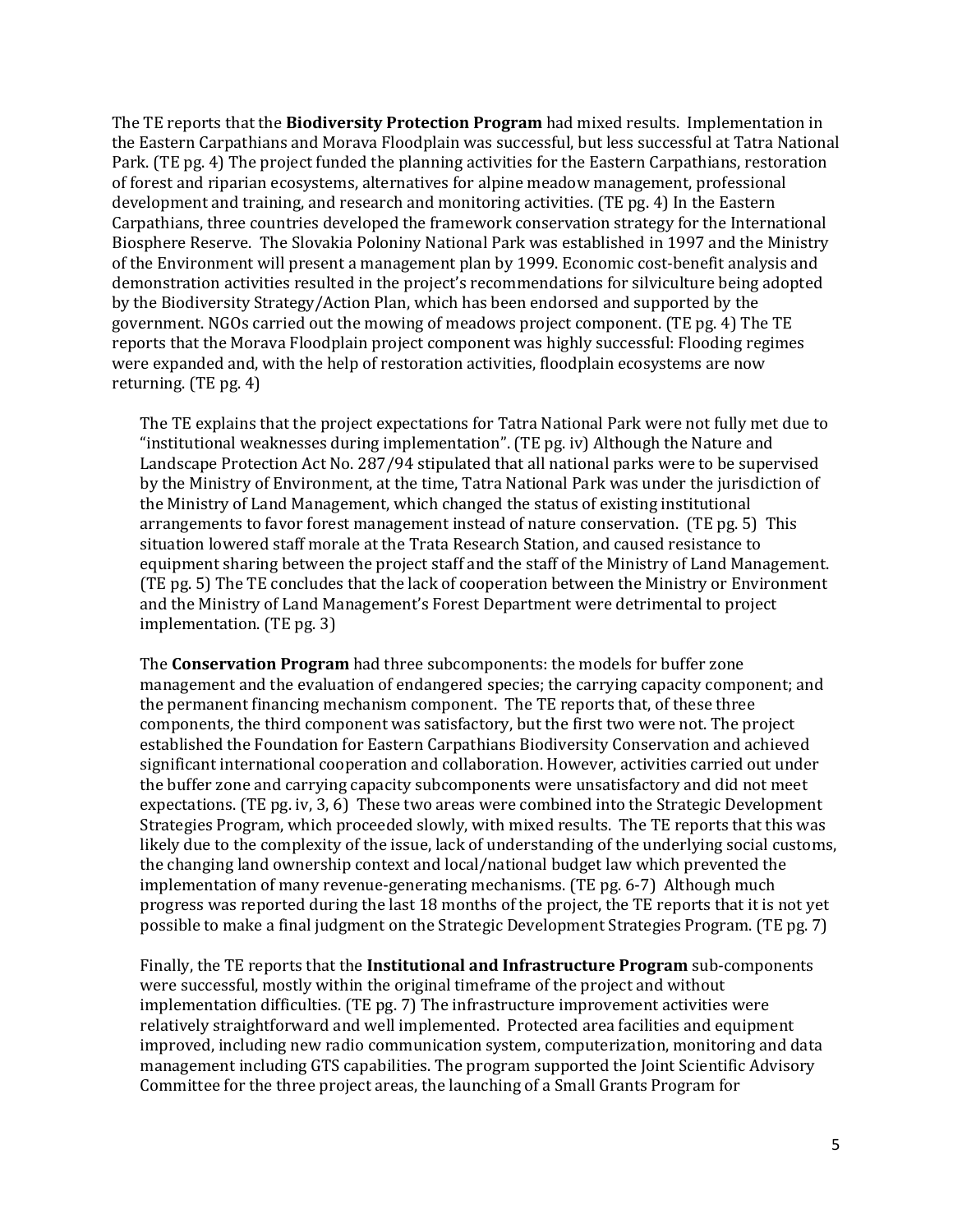environmental NGOs, and the design and operation of the Project Management and Coordination Unit (PMCU).

The TE reports that the Environmental NGO Small Grant Program was particularly successful, since it contributed to the immediate objective of biodiversity conservation, and also to a broader strengthening of the civil society in Slovakia. The NGO Small Grant represented a nationally important source of financing for NGOs in a context with a general lack of funding for the NGO sector and unfriendly tax laws towards NGO investment. (TE pg. 7)

| Rating: Moderately Satisfactory<br>$\vert$ 4.3 Efficiency |
|-----------------------------------------------------------|
|-----------------------------------------------------------|

The project end date was extended to 18 months, on account of many socio-political and environmental implementation challenges. The TE reports that the establishment of the international Foundation for Eastern Carpathians Biodiversity Conservation yielded a modest \$30,000 USD net per year after an initial endowment of \$600,000. (TE pg. 6) Start-up and recurrent costs of the Foundation have proven costly, due to expensive establishment and Swiss banking fees, and the administrative burden of convening a 14-person committee with quorum requirements of nine country representatives (out of 12 country representatives) and either WWF or the MacArthur Foundation present. (TE pg. 6) This is a point of high inefficiency.

However, in general the project seems efficient. The expected total budget was \$3.1 million USD, but the project was implemented with \$2.89 million USD, despite a delay of 18 months. The NGO Small Grants Program was generally matched by substantial in-kind contributions from implementing organizations. The TE notes that this was an ambitious project which faced multiple socio-political challenges, and yet still managed to produce important results. Therefore, efficiency is rated moderately satisfactory.

| 4.4 Sustainability | <b>Rating: Moderately Unlikely</b> |
|--------------------|------------------------------------|
|--------------------|------------------------------------|

The TE rates project sustainability as "Likely", and concludes that project investments are expected to be sustainable in the mid- to long-term. (TE pg. 10) The TE reports that many project activities will continue, as beneficiaries have a direct interest in pursuing them. (TE pg. 12) However, it seems that, while some project activities are assured to continue after project end, others face significant challenges.

#### **Financial Risks (Moderately Unlikely)**

TE finds that financial sustainability is ensured for selected project activities, while other project components face significant financial risks. The restoration and management of the Morava Floodplain meadows is likely to continue, since it will be funded by the EU for three years, and will involve agreements with farmers. (TE pg. 12) Cooperative sheep keeping in Vychodna village will also continue, spurred by local need for job opportunities and income. (TE pg. 12) The mowing of meadows by NGOs is not self-financing, but it is expected to continue due to the high historic, cultural and biodiversity value of this traditional modified land use practice. (TE pg. 4) The Biodiversity Action Plan adopted in August 1998 may continue may operations initiated under the project, but will need foreign financing, due to serious constraints on the national budget. (TE pg. v, 12) New paradigms of forest management will not be widely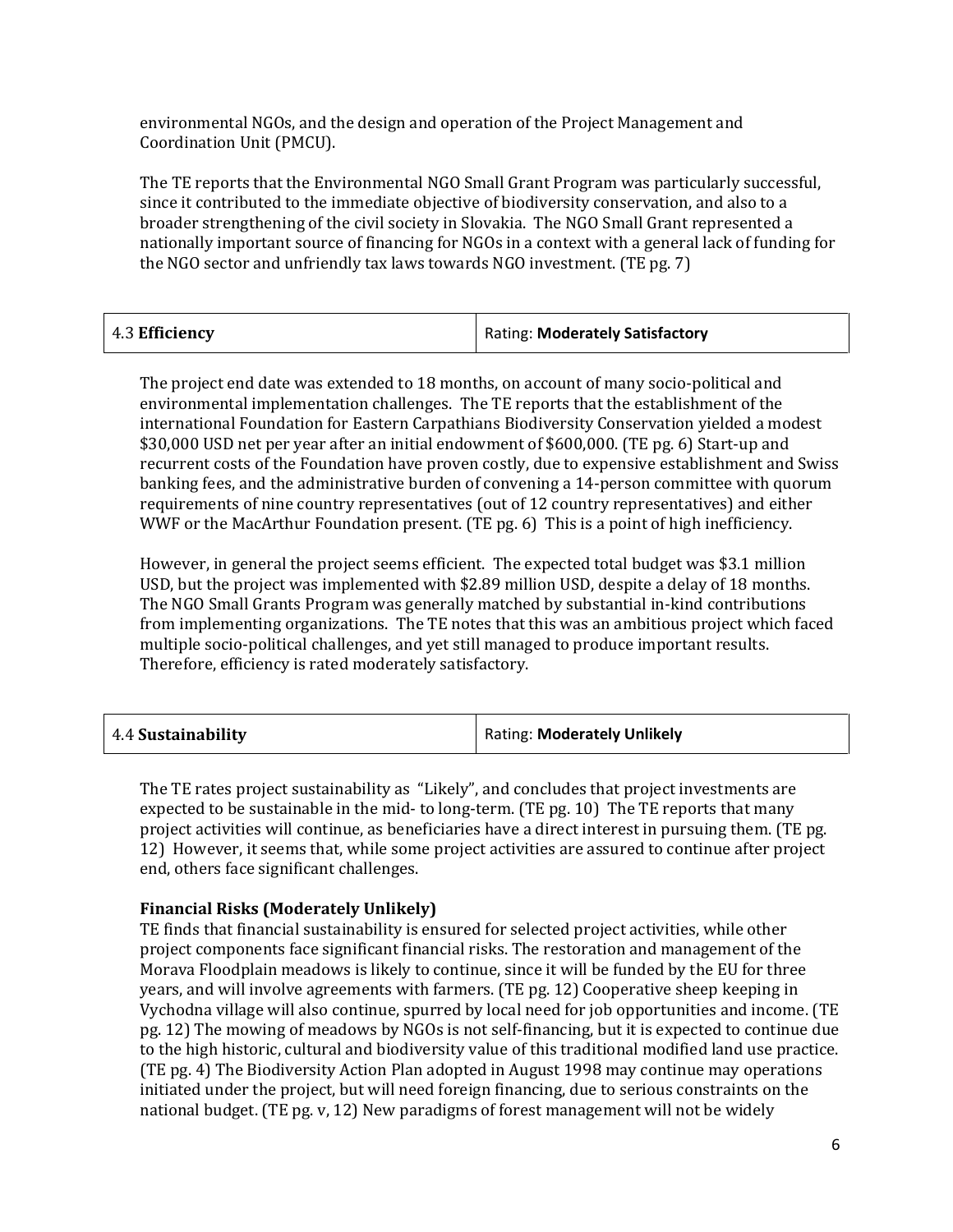accepted unless financial support for the incremental cost or regulatory incentives are developed. (TE pg. 4) Although a strategy has been produced for the successful NGO small grants program, governments have yet to cohesively approach the donor community for further capitalization. (TE pg. 6)

**Institutional Risks (Moderately Unlikely)** Water management authorities in Slovakia and Austria have committed to further restoration of Morava River ecosystems. (TE pg. 12) Waste treatment in Eastern Carpathian Biosphere Reserve, and monitoring and management of meadows at the Poloniny National Park Eastern Carpathians Biosphere Reserve will continue. (TE pg. 12) To continue the environmental benefits in the Morava Floodplain, the Slovak government must clarify landownership to facilitate dispersion of project initiatives which appear successful. (TE pg. 5) The future of the GIS facility at Tatra National Park seems dependent on the amount of time the single trained technician will be permitted to devote to GIS analysis, particularly to non-forestry related research, such as wildlife, and the degree to which other biologists are trained. Currently, GIS is used for scientific and research purposes, and not yet for managerial and planning decisions. (TE pg. 8) The TE reports that project accomplishments cannot currently be translated into policies and management interventions because they are constrained by the current administration and its system of incentives. Sales of forest products generate revenues and career enhancement, whereas few incentives are seemingly attached to nature conservation or promotion of alternative sustainable use. (TE pg. 10) The sustainability of Tatra National Park will depend on the ability to implement changes in forest management more focused on conservation objectives and like Poland, less reliant on direct revenues deriving from silvicultural operations purportedly designed to maintain forest health and integrity. (TE pg. 10)

**Environmental Risks (Likely)** The long-term biological integrity of the three national park/reserve areas selected is undeniably better protected than prior to the project, although one cannot say definitely if it is adequately protected for perpetuity. (TE pg. 10) In the Morava Floodplain, the TE reports that, in order to secure the restoration gains and environmental benefits, a few issues much be addressed, including mitigating the effluent input of a neighboring sugar plant, and revised engineering and expansion of the sites to reduce silt load. (TE pg. 5)

**Socio-political Risks (Moderately Likely)** The TE reports that, at project end, the "Recipient" was interested in a GEF Enabling Grant to support a project idea for a World Bank/GEF/NGO program aimed at mapping and sustainable management of natural and semi-natural meadows nationwide. (TE pg. 12) The TE does not discuss any other significant socio-political risks to project sustainability.

In general, the likelihood of continuation of project benefits after project completion depends on the particular project component: some are likely to continue, some are unlikely to continue. Because of existing significant risks to sustainability, the overall sustainability for project accomplishments is rated moderately unlikely.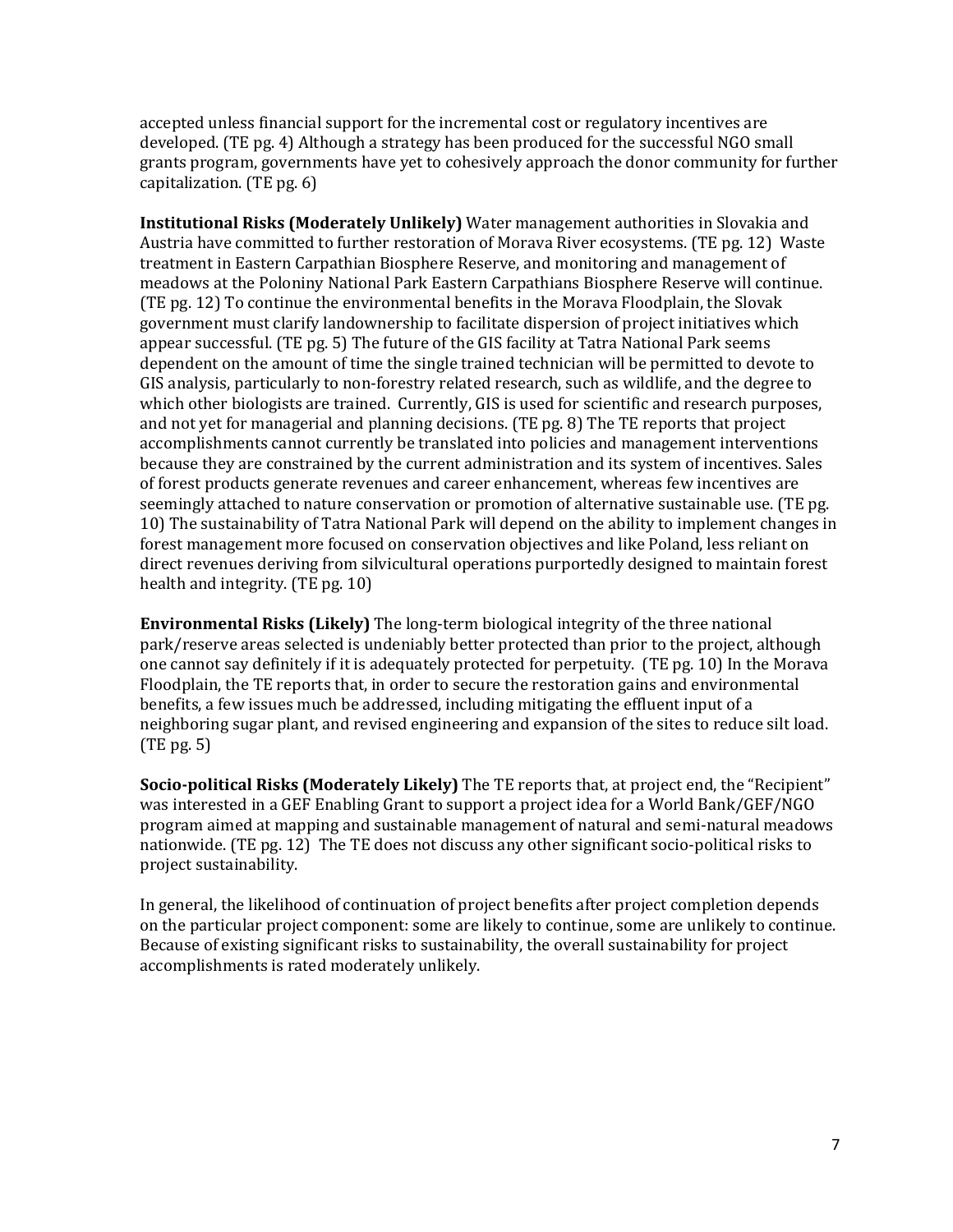#### **5. Processes and factors affecting attainment of project outcomes**

5.1 Co-financing. To what extent was the reported co-financing essential to the achievement of GEF objectives? If there was a difference in the level of expected co-financing and actual co-financing, then what were the reasons for it? Did the extent of materialization of co-financing affect project's outcomes and/or sustainability? If so, in what ways and through what causal linkages?

The Austrian Eco-Fund promised \$500,000 USD, but delivered \$30,000 USD. According to the TE, this was due to changes in the Fund's program priorities. (TE pg. iv) As a result, the initial GEF grant was increased, that the total project grant fell from \$3.17 million USD to \$2.89 million USD. However, the TE does not report that this loss of co-financing affect project outcomes or sustainability. No project components were cancelled, and unsatisfactory performance was not tied to lack of funds.

5.2 Project extensions and/or delays. If there were delays in project implementation and completion, then what were the reasons for it? Did the delay affect the project's outcomes and/or sustainability? If so, in what ways and through what causal linkages?

The project's closing date was postponed twice, with a final project completion delay of 18 months. (TE pg. 3) The TE explains that the causes for this delay are predominantly due to institutional weaknesses. On-going institutional changes were detrimental to the realization of project objectives. These changes included the reform and re-organization of the environment sector early in the project, unresolved issues surrounding respective responsibilities of the Ministry of Environment and the Ministry of Land Management's Forest Department, frequent staff changes within the Ministry of Environment, and weakening of the Project Management and Coordination Unit position within the Ministry of Environment's organizational structure. (TE pg. iv) These institutional weaknesses not only delayed project implementation, but affect the sustainability of outcomes.

5.3 Country ownership. Assess the extent to which country ownership has affected project outcomes and sustainability? Describe the ways in which it affected outcomes and sustainability, highlighting the causal links:

The TE does not discuss country ownership directly, but does offer sufficient evidence to conclude that government support and ownership of this project was mixed, and fluctuated throughout implementation. The TE reports that weakened government commitment was observed in relation to conflict resolution, such as the uncertain institutional situation at Tatra National Park. (TE pg. 11)

The TE notes that the Project Management Coordination Unit's position was consistently degraded within the Ministry of Environment's organizational structure, from reporting directly to the Deputy Minister to later becoming subordinated to the Nature and Landscape Conservation Department, and later disappearing from the Ministry organizational chart altogether. (TE pg. 9) These changes delayed project implementation, and affect the sustainability of outcomes.

#### **6. Assessment of project's Monitoring and Evaluation system**

Ratings are assessed on a six point scale: Highly Satisfactory=no shortcomings in this M&E component; Satisfactory=minor shortcomings in this M&E component; Moderately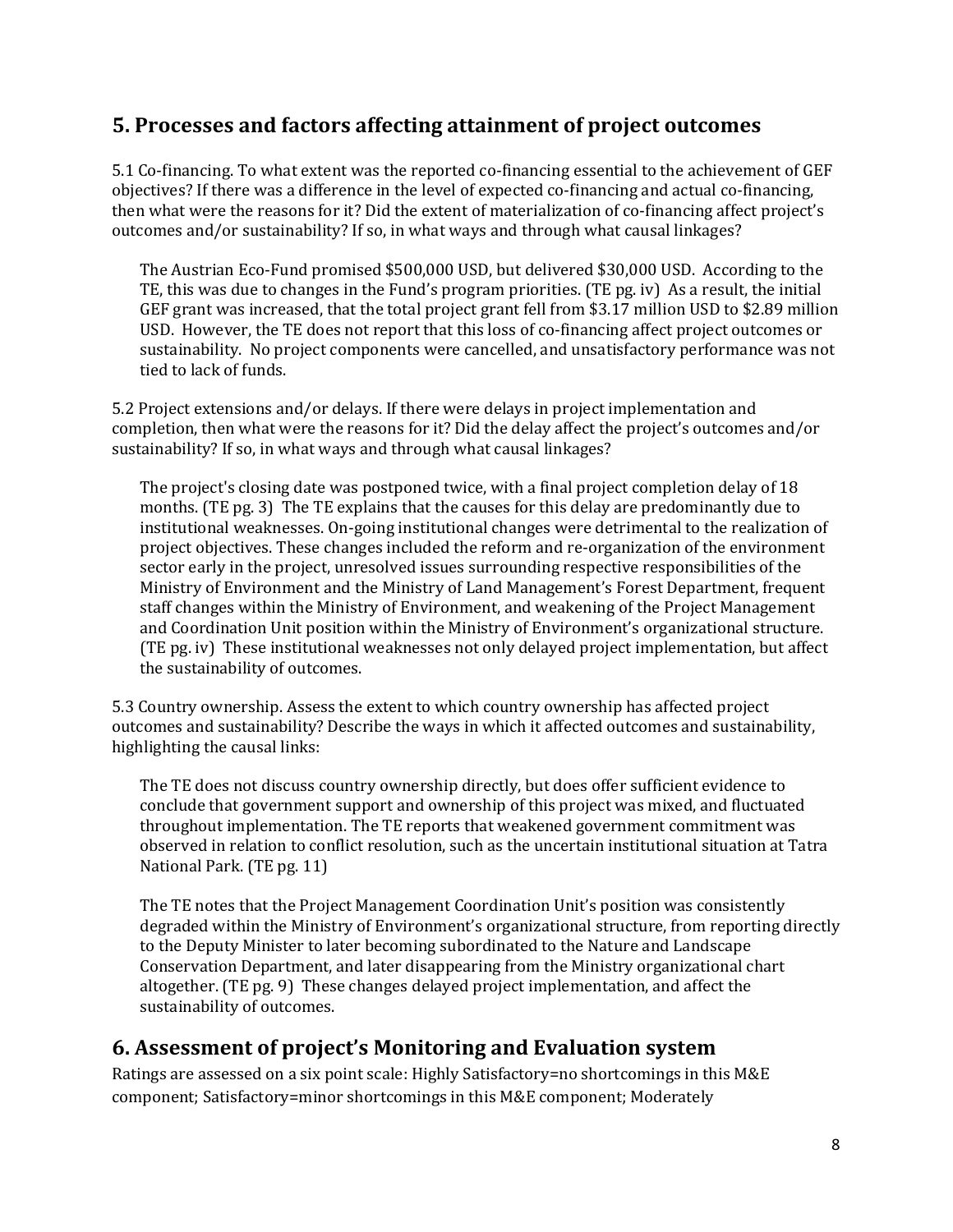Satisfactory=moderate shortcomings in this M&E component; Moderately Unsatisfactory=significant shortcomings in this M&E component; Unsatisfactory=major shortcomings in this M&E component; Highly Unsatisfactory=there were no project M&E systems.

Please justify ratings in the space below each box.

| 6.1 M&E Design at entry | Rating: Moderately Unsatisfactory |
|-------------------------|-----------------------------------|
|                         |                                   |

The Project Document describes the Monitoring and Evaluation Plan in Annex 2. (Project Document pg. 58-59) The M&E plan prescribes three supervision missions for each of the two years of expected project duration. The first supervision mission is proposed for October 1993, the second for October/November 1993. Specific expected milestones are listed for each of these two missions, including a Joint Scientific Committee Workshop procurement of equipment and infrastructure, initiation of the Biodiversity Protection Program. (Project Document pg. 59)

The Project Document does not include specific indicators with which to measure the progress towards the achievement of project objectives. The TE notes this several times:

"Explicit targets and indicators for measuring progress against the implementation plans and project objectives help managers identify the success, cost-effectiveness and basic usefulness of most components throughout implementation. These need to be established at the outset. The absence of indicators can at best be characterized as a short coming of project design." (TE pg. vi, 13)

"The objectives did not enumerate measurable and verifiable indicators of achievement which would have greatly assisted with devising mid-project adjustments and management responses to changing conditions. It should be noted that a requirement of subsequent GEF biodiversity projects has required the identification of monitorable indicators." (TE pg. 3)

Although the Project Document does allocate staff and budget to monitoring and evaluation activities, there are noticeable shortcomings in the M&E design. The M&E plan does not include baselines, indicators, or a data analysis system. It does prescribe supervision missions, but does not call for specific evaluation studies. In retrospect, the M&E plan was not sufficient, therefore, M&E Design is rated moderately unsatisfactory.

| 6.2 M&E Implementation | Rating: Unable to Assess |
|------------------------|--------------------------|
|------------------------|--------------------------|

The TE notes that the Project Document does not include specific indicators with which to measure the progress towards the achievement of project objectives, and comments that the absence of indicators for measuring progress is a shortcoming of project design. (TE pg. vi, 3, 13) Table 12 on page 22 records the length and cost of five supervision missions, as prescribed by the Project Document. Besides Table 12, there is no other mention of any monitoring and evaluation system, or any M&E activities during project implementation. The TE does not mention annual project reports, or any other evaluations that rated the project during implementation It is uncertain whether M&E activities beyond the five supervising missions occurred, or whether the TE failed to evaluate these activities. With a lack of information, M&E Implementation is not rated.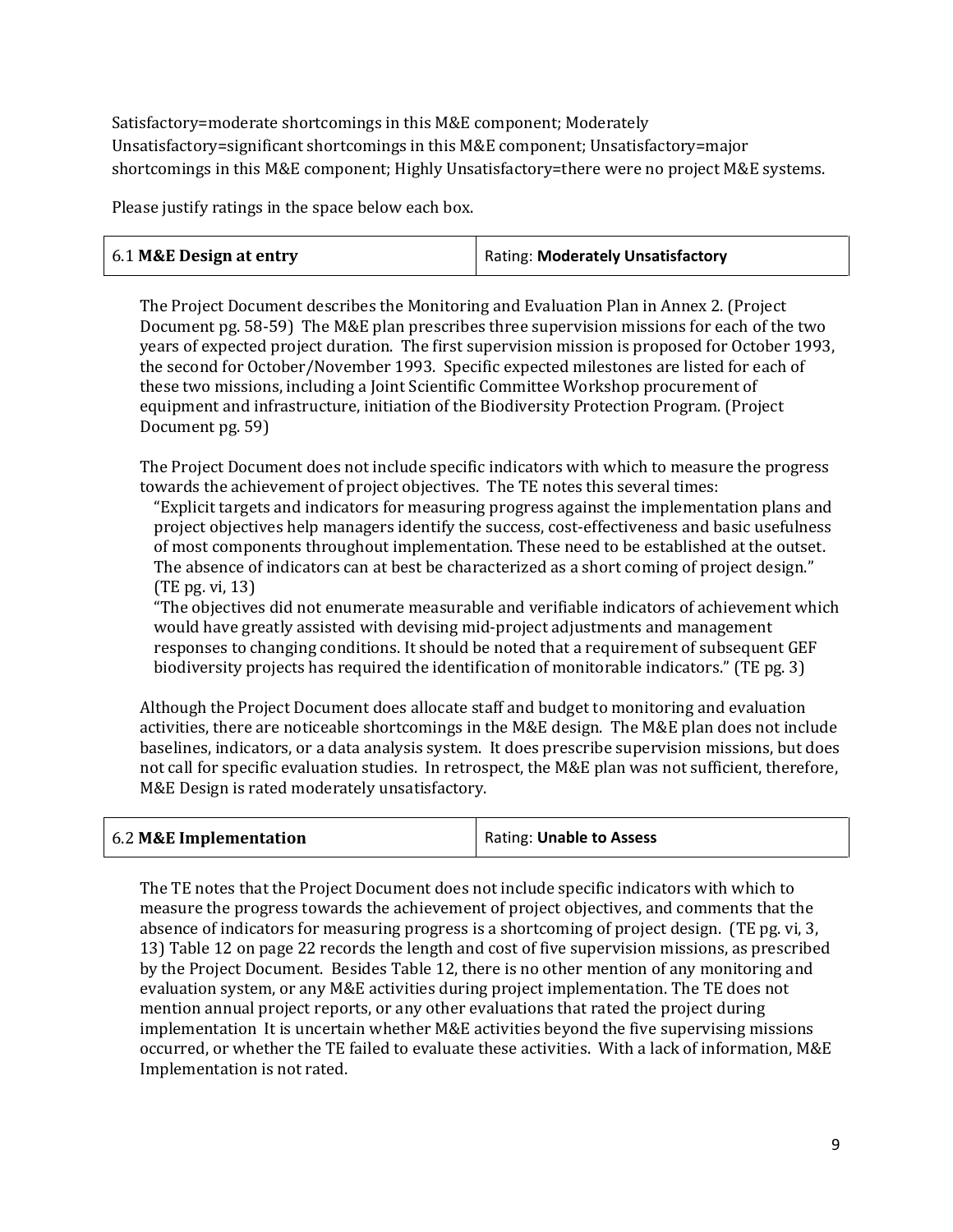## **7. Assessment of project implementation and execution**

Quality of Implementation includes the quality of project design, as well as the quality of supervision and assistance provided by implementing agency(s) to execution agencies throughout project implementation. Quality of Execution covers the effectiveness of the executing agency(s) in performing its roles and responsibilities. In both instances, the focus is upon factors that are largely within the control of the respective implementing and executing agency(s). A six point rating scale is used (Highly Satisfactory to Highly Unsatisfactory), or Unable to Assess.

Please justify ratings in the space below each box.

| 7.1 Quality of Project Implementation | Rating: Moderately Satisfactory |
|---------------------------------------|---------------------------------|
|---------------------------------------|---------------------------------|

The TE rates the WB's performance as satisfactory (TE pg. v, 11) The TE reports that communication between the World Bank and the Recipient was intensive and Bank staff proved open to provide advice as needed. Although the Bank management staff changed four times during project implementation, the Bank's core team remained essentially the same, and thus the Recipient did not view these changes as detrimental to the overall project. (TE pg. 11)

However, there are moderate shortcomings in the World Bank's performance. TE finds that the World Bank's performance with respect to formal management reporting was unsatisfactory. Requisite forms were not always completed. Occasional but very untimely delays were critical when Bank approvals were needed. The Bank provided additional training in project management and Bank procedures, but these came too late into project implementation. Although the Bank's biodiversity and/or economic specialists were considered highly qualified, the Recipient noted that they had no experience with Central European ecosystems and local management traditions, lacking a solid understanding of underlying social, political and budget processes. The TE notes that this may have contributed to weaker design elements.

The TE notes that the ICR mission involved discussions with officials and institutional staff, NGOs and interlocutors, but did not include local communities or people affected by the project, thus it could not directly evaluate the influence of project activities. (TE pg. 11) Finally, the TE notes that the World Bank did not secure an effective partnership with the forestry sector for a subsequent Bank financed loan, which affected project sustainability. (TE pg. v)

| 7.2 Quality of Project Execution | Rating: Satisfactory |
|----------------------------------|----------------------|
|----------------------------------|----------------------|

The project execution agency was the Project Management Coordination Unit (PMCU), and organization created for this project and housed within the Ministry of Environment. (TE pg. 8) The TE rates the PMCU's performance as satisfactory in general, deficient in project preparation, and highly satisfactory with respect to implementation and covenant compliance. (TE pg. v, 14)

The TE notes documents that the PMCU faced multiple challenges that affected project implementation. Roadblocks ranged from ineffective computer and communication systems, to lack of government support and subsequent demoralization as the PMCU was degraded from a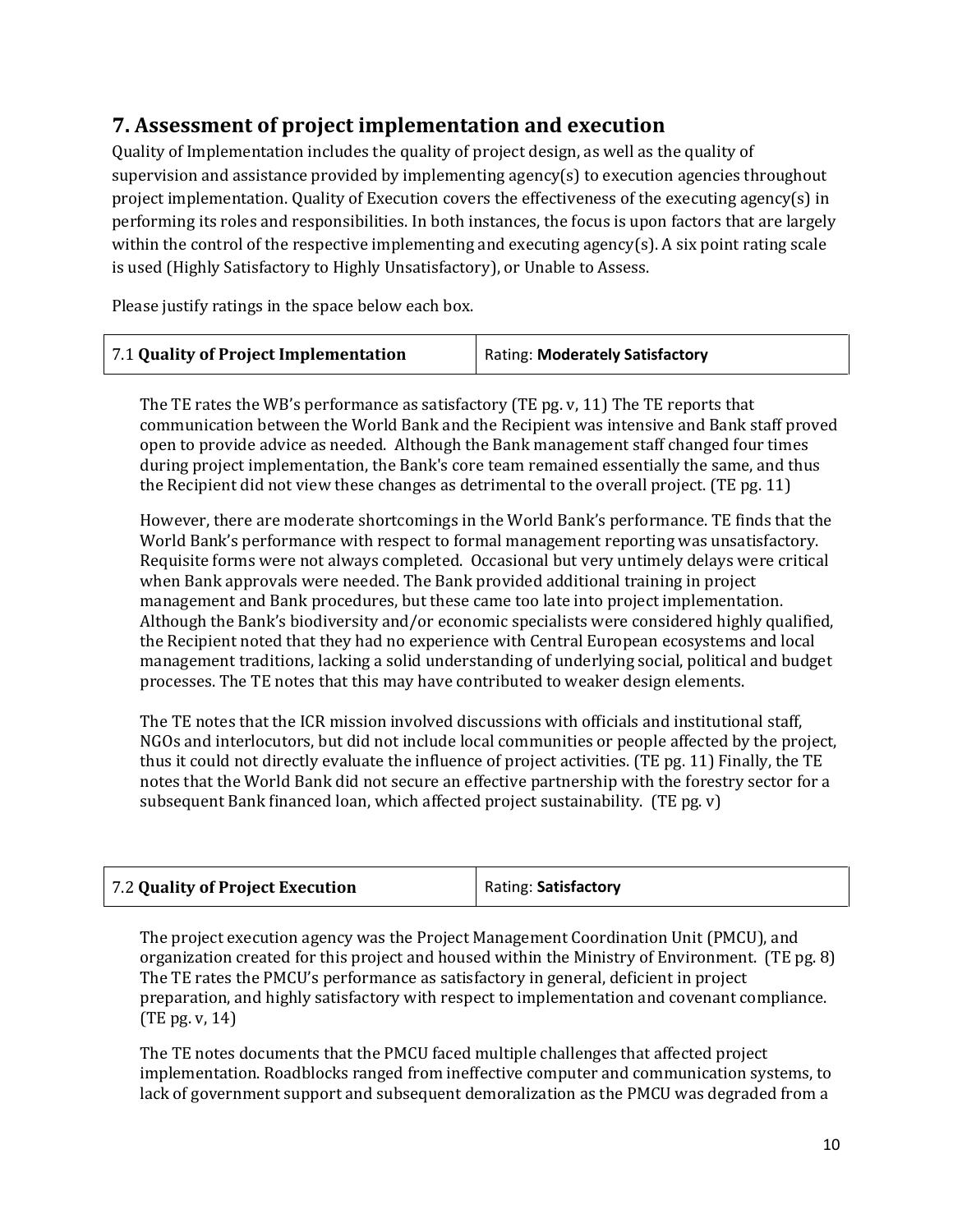high organizational level to disappearing from the Ministry's organizational chart. (TE pg. 9) Other institutional challenges include the reform and re-organization of the environment sector early in the project, unresolved issues surrounding respective responsibilities of the Ministry of Environment and the Ministry of Land Management's Forest Department, frequent staff changes within the Ministry of Environment, and the on-going re-privatization of land that prevented forest restoration activities within the Morava Flood plain and the establishment of a Central Forest Nursery at Tatra National Park. (TE pg. iv)

In addition to institutional challenges, project management experienced a slow start because the PMCU staff had little experience in dealing with international donors and understanding of the GEF mission. Bank/GEF procedures and international practices in biodiversity conservation were all new to the PMCU. There were initial steep learning curves for new concepts, technical tools and approaches, and the PMCU's "real understanding of agreed project activities". (TE pg. 13)

Despite challenging conditions, the TE reports that the PMCU's performance was satisfactory. The TE reports that the commitment and experience of the PMCU director and the highly qualified and highly committed staff ensured a smooth and successful implementation of the project and consistency of its activities with the original design and objectives. (TE pg. 9, 11) The Slovak PMCU provided assistance to the Czech PMCU, and in 1994 was designated as the National Biodiversity Secretariat which, while increasing the workload of staff, ensured the integration of the project into the national biodiversity process (National Biodiversity Strategy and Action Plan) and continuity after project completion. (TE pg. 8) There has been good continuity of staff and consultants at the local and central level, which has contributed to maintaining the benefits of the project's investments in human resources. (TE pg. 10) Project area staff engaged local stakeholders, NGOs, research institutions, universities and other local entities. (TE pg. 11)

### **8. Assessment of Project Impacts**

*Note - In instances where information on any impact related topic is not provided in the terminal evaluations, the reviewer should indicate in the relevant sections below that this is indeed the case and identify the information gaps. When providing information on topics related to impact, please cite the page number of the terminal evaluation from where the information is sourced.* 

**8.1 Environmental Change.** Describe the changes in environmental stress and environmental status that occurred by the end of the project. Include both quantitative and qualitative changes documented, sources of information for these changes, and how project activities contributed to or hindered these changes. Also include how contextual factors have contributed to or hindered these changes.

The TE reports improvements in environmental stress and environmental status. The Slovakia Poloniny National Park was established in 1997 and the Ministry of the Environment will present a management plan by 1999. (TE pg. 4) In the Morava Floodplain, flooding regimes were expanded and, with the help of restoration activities, floodplain ecosystems are now returning. (TE pg. 4) The project restored 4 of the 17 river oxbows over 19km of the flood plain by reconnecting the river and original floodplain environments. This has resulted measurable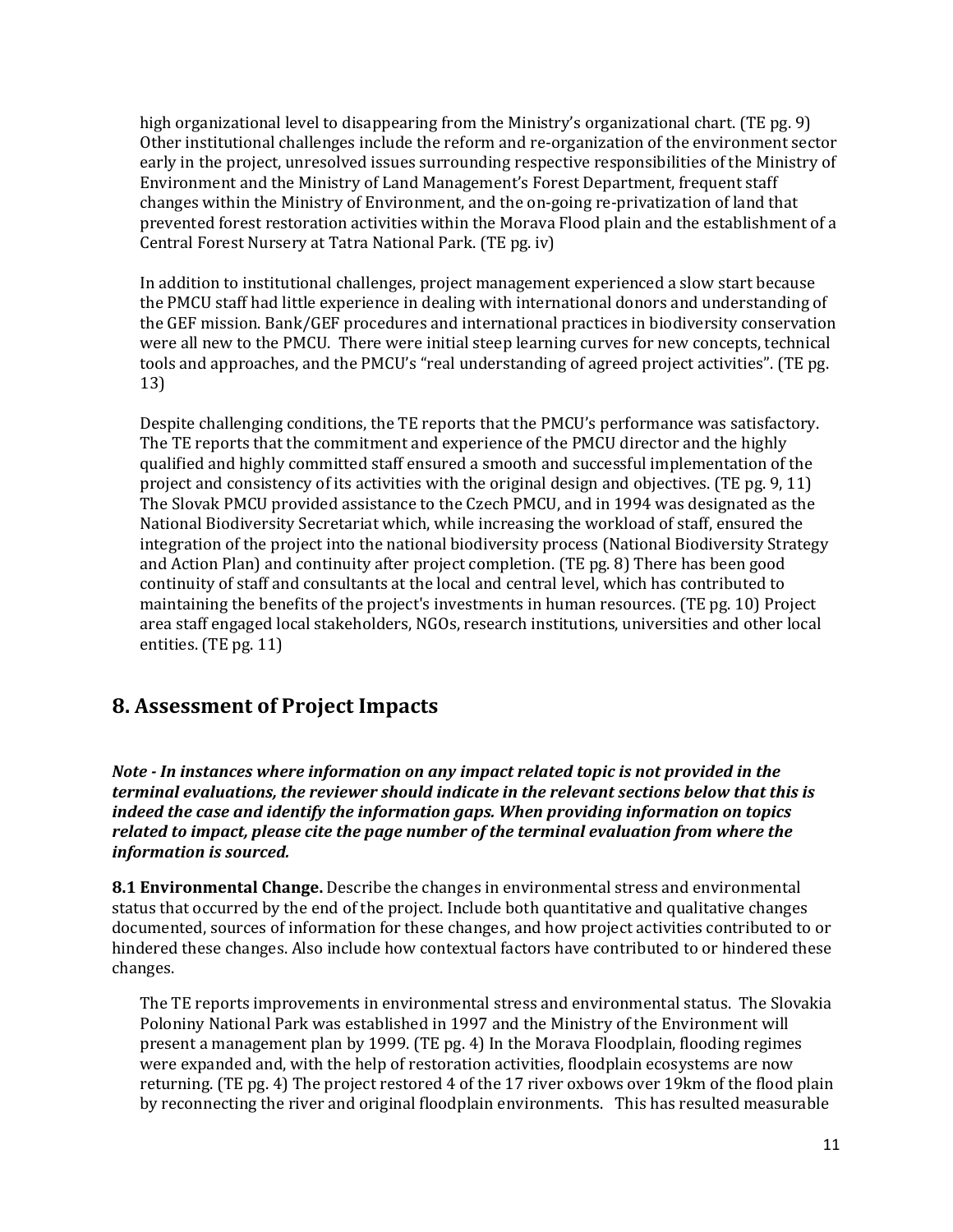restoration of riparian vegetation, fish and breeding birds. Over 250ha of arable land is being restored to native meadow. (TE pg. 5) In the Eastern Carpathians, forest and riparian ecosystems were restored. (TE pg. 4) In Tatra National Park, GIS, remote sensing, and a focused study tour supported under the project have produced radical models for change in forest practice to more adequately attain conservation objectives and mitigate the effects of pollution and visitor pressure. (TE pg. 7) The TE states that project support for the various studies and plans not only confirmed the targeted protected areas' biological value at the genetic, species, association and ecosystem levels, but also furthered their protection in numerous ways. (TE pg. 8)

The TE concludes that the long-term biological integrity of the three national park/reserve areas selected is undeniably better protected than prior to the project, although one cannot say definitely if it is adequately protected for perpetuity. (TE pg. 10)

**8.2 Socioeconomic change.** Describe any changes in human well-being (income, education, health, community relationships, etc.) that occurred by the end of the project. Include both quantitative and qualitative changes documented, sources of information for these changes, and how project activities contributed to or hindered these changes. Also include how contextual factors have contributed to or hindered these changes.

The TE reports that cooperative sheep keeping in Vychodna village is likely to continue after project completion, spurred by local need for job opportunities and income. (TE pg. 12) The TE also notes that the project exposed local communities to the value of the Slovak natural heritage through public education and awareness programs. Restoration activities, such as in Morava, received high attention from stakeholders (farmers, water management authorities) who now show commitment to sustaining these activities after project completion. (TE pg. 10)

**8.3 Capacity and governance changes**. Describe notable changes in capacities and governance that can lead to large-scale action (both mass and legislative) bringing about positive environmental change. "Capacities" include awareness, knowledge, skills, infrastructure, and environmental monitoring systems, among others. "Governance" refers to decision-making processes, structures and systems, including access to and use of information, and thus would include laws, administrative bodies, trust-building and conflict resolution processes, informationsharing systems, etc. Indicate how project activities contributed to/ hindered these changes, as well as how contextual factors have influenced these changes.

**a) Capacities** - The TE reports the following changes in capacities:

- Institutionally, the capacity-building elements of the project were successful and built a solid ground from which future operations can be based. (TE pg. 10)
- The GIS tools developed by the project are being used to train scientists from institutions around the country. (TE pg. 5)
- The project funded a significant amount of high-quality biological, ecological and economic research and training activities, intended to provide knowledge and expand the human capital base with which to construct and implement plans for future conservation and sustainable use. However, it is unclear if all the research conducted had direct relevance to the management planning process. More than 60 staff participated in high value national and international professional development training programs. Whether trainees were able to train others appeared to be dependent on personal commitment as well as management decisions that would allow trainees to devote staff time to training. (TE pg. 6)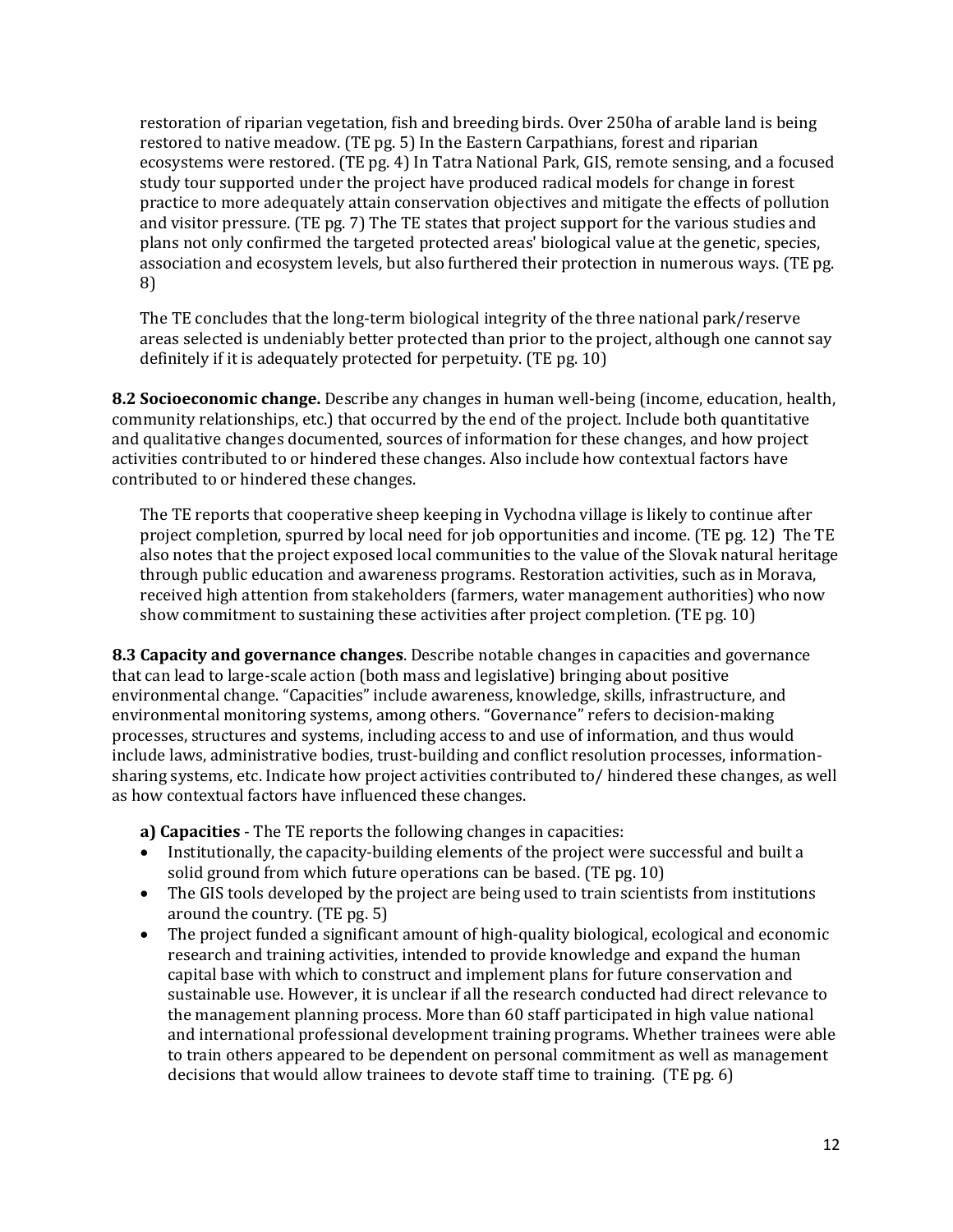- Participation through the formal surveys and consultations during the development of the Sustainable Development Strategies provided a new approach for reserve managers to interface and work with local communities, a key lesson to be maintained and indeed expanded by the protected area managers in the future. (TE pg. v)
- The Institutional and Infrastructure Improvement Program improved protected area facilities and equipment, including new radio communication system, computerization, monitoring and data management including GTS capabilities. (TE pg. 7)
- The NGO Small Grant Program contributed to the immediate objective of biodiversity conservation, and also to a broader strengthening of the civil society in Slovakia. (TE pg. 7)
- In Tatra National Park, GIS, remote sensing, and a focused study tour supported under the project have produced radical models for change in forest practice to more adequately attain conservation objectives and mitigate the effects of pollution and visitor pressure. (TE pg. 7)
- The project introduced new paradigms of forest management to national levels through the Biodiversity Strategy Action Plan, which should have a positive long-term impact on all the biodiversity contained in Slovak state-owned and managed forests. (TE pg. 8)
- The project was innovative in: (i) the introduction of transboundary integrated conservation approaches, and improved collaboration with neighboring country counterparts, exemplified in the first tri-national conservation trust and a tri-national Conservation Strategy; (ii) experiments and demonstrations in ecologically sound and sustainable land uses, e.g., agricultural practices in areas adjacent to protected areas; (iii) support to NGOs via competitive small grants; (iv) truly innovative research such as documentation of bird and chamois ecology employing telemetry; and (v) unique efforts at hydrologic restoration by reopening oxbows which is now being replicated in neighboring countries. (TE pg. 8)
- The new field station in Nova Sedlica village is a favorite venue for local and national events, including training and education programs. It provides the opportunity for ongoing dialogues between protected areas staff and local communities, assists with conflict resolution and addresses the need for communities to directly benefit from the protected area itself. (TE pg. 10)

**b) Governance** – The TE reports the following changes in governance:

- Trilateral international cooperation for transboundary conservation management between Slovakia, Poland and Ukraine led to formal institutional arrangements, including the Foundation for Eastern Carpathians Biodiversity Conservation, a Conservation Strategy for the Eastern Carpathians plan awaiting government endorsement, and easing of border restrictions between Ukraine and Slovakia to facilitate tourism. (TE pg. 4)
- In the Eastern Carpathians, three countries developed the framework conservation strategy for the International Biosphere Reserve . The Slovakia Poloniny National Park was established in 1997 and the Ministry of the Environment will present a management plan by 1999. (TE pg. 4)
- The project directly contributed to the production of the National Biodiversity Strategy and associated documents and laws - part of a mosaic of such documents enacted in a cumulative regional commitment to ensure the maintenance of biological diversity under conditions of sustainable development. (TE pg. 8)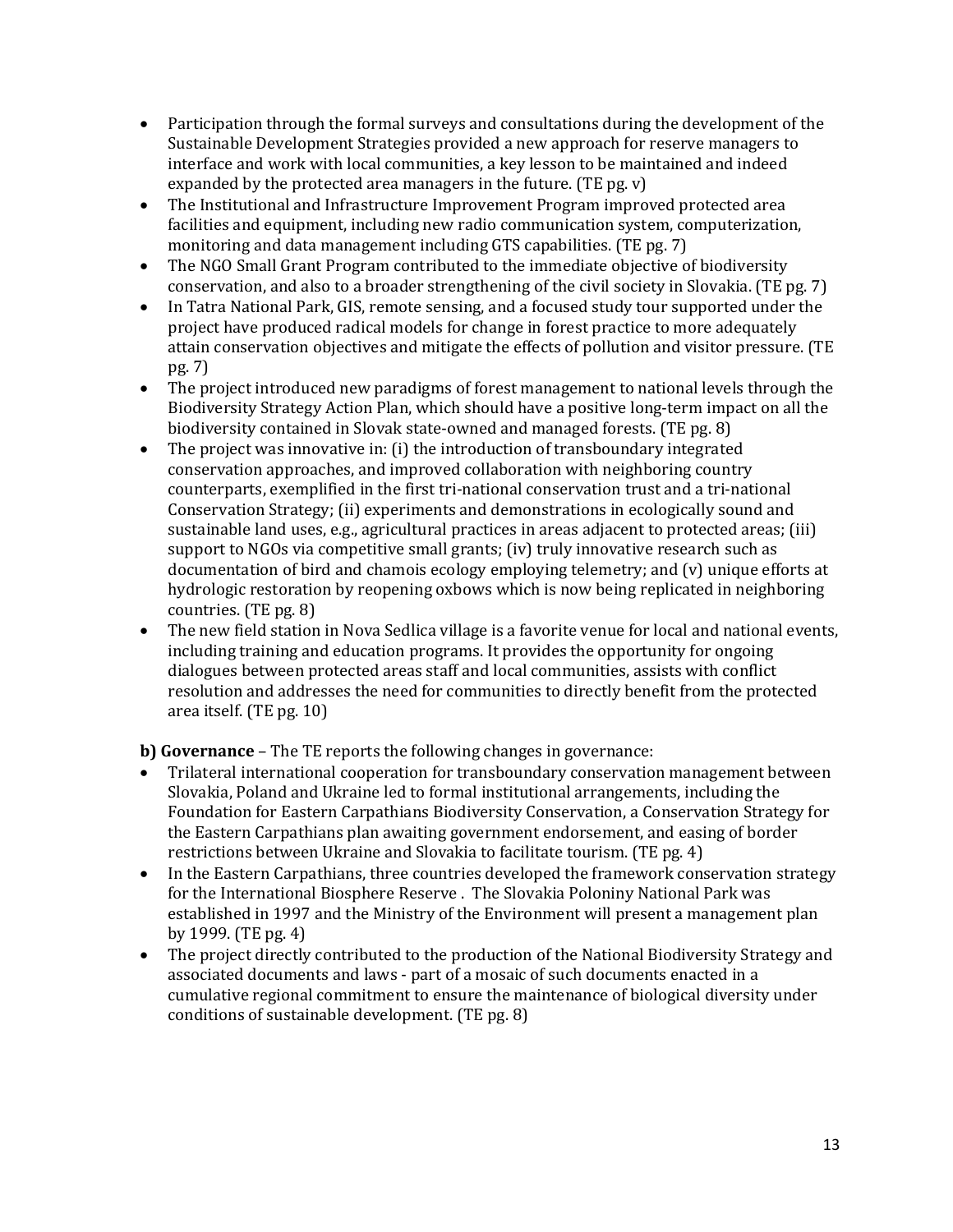**8.4 Unintended impacts.** Describe any impacts not targeted by the project, whether positive or negative, affecting either ecological or social aspects. Indicate the factors that contributed to these unintended impacts occurring.

The TE does not report any unintended impacts.

**8.5 Adoption of GEF initiatives at scale.** Identify any initiatives (e.g. technologies, approaches, financing instruments, implementing bodies, legal frameworks, information systems) that have been mainstreamed, replicated and/or scaled up by government and other stakeholders by project end. Include the extent to which this broader adoption has taken place, e.g. if plans and resources have been established but no actual adoption has taken place, or if market change and large-scale environmental benefits have begun to occur. Indicate how project activities and other contextual factors contributed to these taking place. If broader adoption has not taken place as expected, indicate which factors (both project-related and contextual) have hindered this from happening.

The TE reports the following evidence of adoption of GEF initiatives at scale:

- The Biodiversity Action Plan adopted in August 1998 contains a number of activities to continue operations initiated under the project. Many project activities will continue, the restoration and management of the Morava Floodplain meadows, the re of Morava River ecosystem, waste treatment in Eastern Carpathian Biosphere Reserve, cooperative sheep keeping in Vychodna village, and monitoring and management of meadows at the Poloniny National Park Eastern Carpathians Biosphere Reserve. (TE pg. v) **Mainstreaming, Adopted**
- There has been interest on the part of the Austrians, the Slovakian Water Authority and the NGO DAPHNE to duplicate the water management and meadow restoration activities of the Morava Floodplain project component elsewhere. (TE pg. 4) The Austrian river managers are using project results to develop their own program. (TE pg. 5) The European Union's Program in Restructuring Economies has provided the financing to continue certain activities. The TE reports that DAPHNE will be supported through a GEF Medium Grant to extend restoration by harnessing farmer and local community support to implement management regimes. (TE pg. 4) **Replication, Adopted**
- The GIS tools developed by the project are being used to train scientists from institutions around the country. (TE pg. 5) **Replication, Adopted**
- Oxbow reconstruction is now being employed in Austria and the Water Authority. (TE pg. 8) **Replication, Adopted**
- Watershed conservation demonstrations showed high benefits, although they may not be replicated until it becomes financially attractive. (TE pg. 8) **Mainstreaming, Established**

## **9. Lessons and recommendations**

9.1 Briefly describe the key lessons, good practices, or approaches mentioned in the terminal evaluation report that could have application for other GEF projects.

The TE explicitly lists the following lessons learned:

- The project brought to light early in project implementation the importance of cooperation between agencies responsible for the stewardship of the Slovak Republic's forests. (TE pg. 5)
- In retrospect, the training program could have been more effective a needs assessment may have targeted the appropriate skills and courses needed and assisted in getting training programs underway earlier in the project. (TE pg. 6) A needs assessment should occur early in the project in order to better design the component and to provide more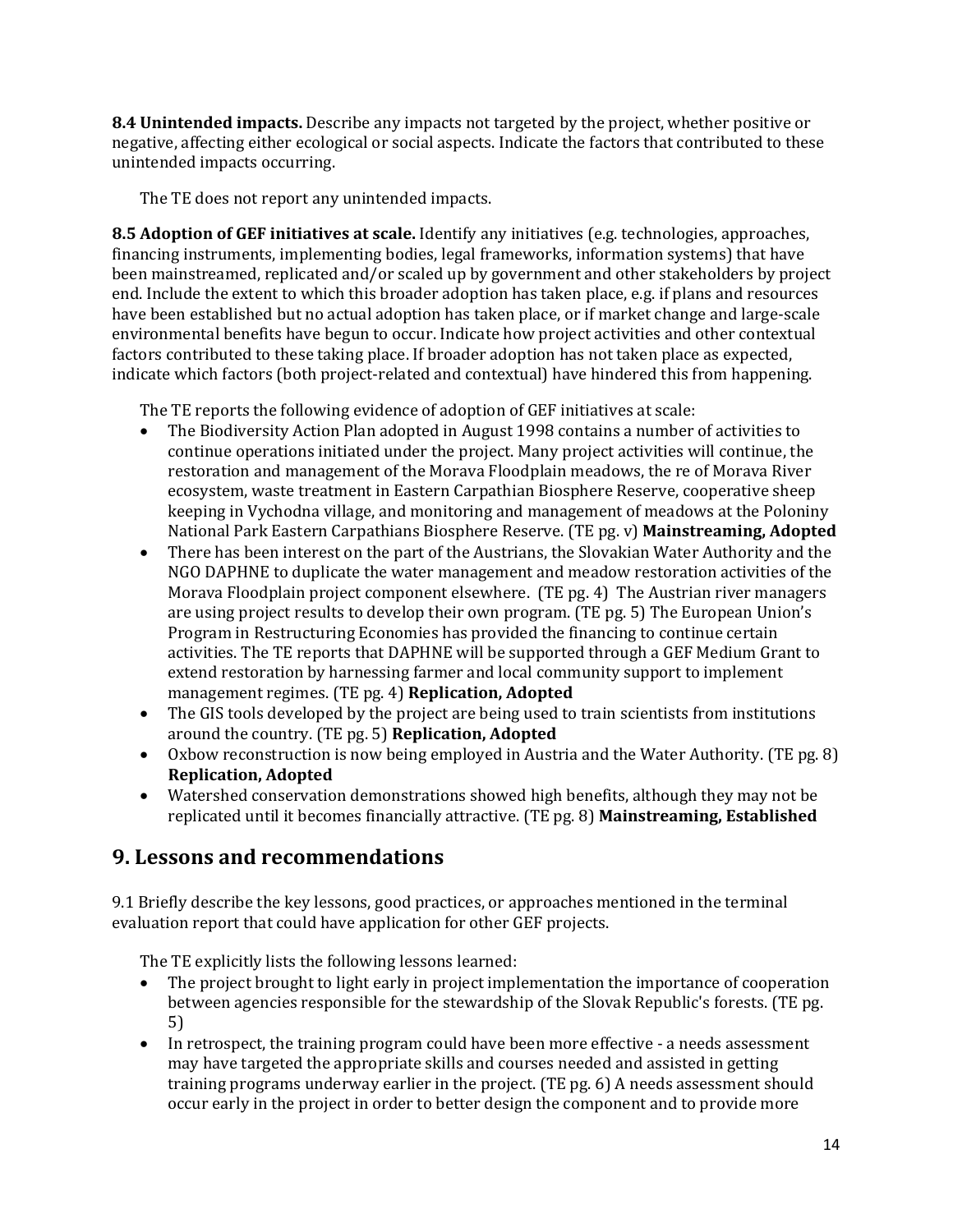focus to these activities to ensure new skills/knowledge are better integrated into design and implementation. It was also apparent that issues such as budget constraints, understaffing, etc. constrained the full application or transfer of knowledge obtained in the training process. (TE pg. v)

- Institutional stability is a key condition for project success. The Bank should be notified of institutional changes that the Recipient decides to implement, and their implications on the Project. (TE pg. v)
- Clear terms of reference for the Project Management Coordination Unit are desirable to minimize outside negative influences on the Unit's work. (TE pg. v)
- In-situ conservation remains a primary approach to Biodiversity conservation in Slovakia (supported by ex-situ conservation measures as needed). In changing social and economic conditions, more players' behavior can now be influenced, as the Project proved, through proper incentives. Nature-based tourism is becoming an important source of revenue for remote communities, and the economic value of nature areas is beginning to be recognized. Participation through the formal surveys and consultations during the development of the Sustainable Development Strategies provided a new approach for reserve managers to interface and work with local communities, a key lesson to be maintained and indeed expanded by the protected area managers in the future. (TE pg. v)
- GIS training should be expanded so that more than one staff member per site are trained, which reduces the risk of subsequent loss to the private sector. Users who best understand its applications also need to be trained as they are more likely to remain in the job and justify such expensive training investments. (TE pg. v)
- Involving NGOs during implementation and through the Small Grants Program were keys to project successes. Such involvement also made a significant contribution in increasing public awareness of general biodiversity conservation issues. (TE pg. vi)
- The establishment of a successful and permanent financial mechanism to support biodiversity conservation requires, at the outset, an assessment of conservation needs, the production of an agreed funding plain and identified commitments to finance these needs. (TE pg. vi)
- Explicit targets and indicators for measuring progress against the implementation plans and project objectives help managers identify the success, cost-effectiveness and basic usefulness of most components throughout implementation. These need to be established at the outset. However, long term success or impact of a project activity relative to its stated goals cannot be fairly assessed at project completion. For example, professional development and training enables the immediate prosecution of some project tasks such as GIS use, but will not be fully realized for at least several years when the long-term influence can be better evaluated. Nonetheless, the absence of indicators can at best be characterized as a short coming of project design. (TE pg. vi, 13)
- The fundamental changes that occurred in the country during the implementation of the project created both opportunities and constraints. In this context, the project objectives can be seen as somewhat ambitious. (TE pg. vi, 13)
- The initial timescale (3 years) was overly ambitious, due to a combination of slower than envisaged progress in implementation and an over optimistic implementation schedule. These early projects of the GEF Pilot Phase uniformly required longer implementation timeframes (circa 5 years) as witnessed by the value of the extensions which all the regional projects requested. Much of the value and achievement of project objectives were realized in the final 18 months. Nonetheless, an over optimistic implementation schedule is a design flaw and a critical lesson learned and should be taken into account in preparing subsequent operations. (TE pg. vi, 13)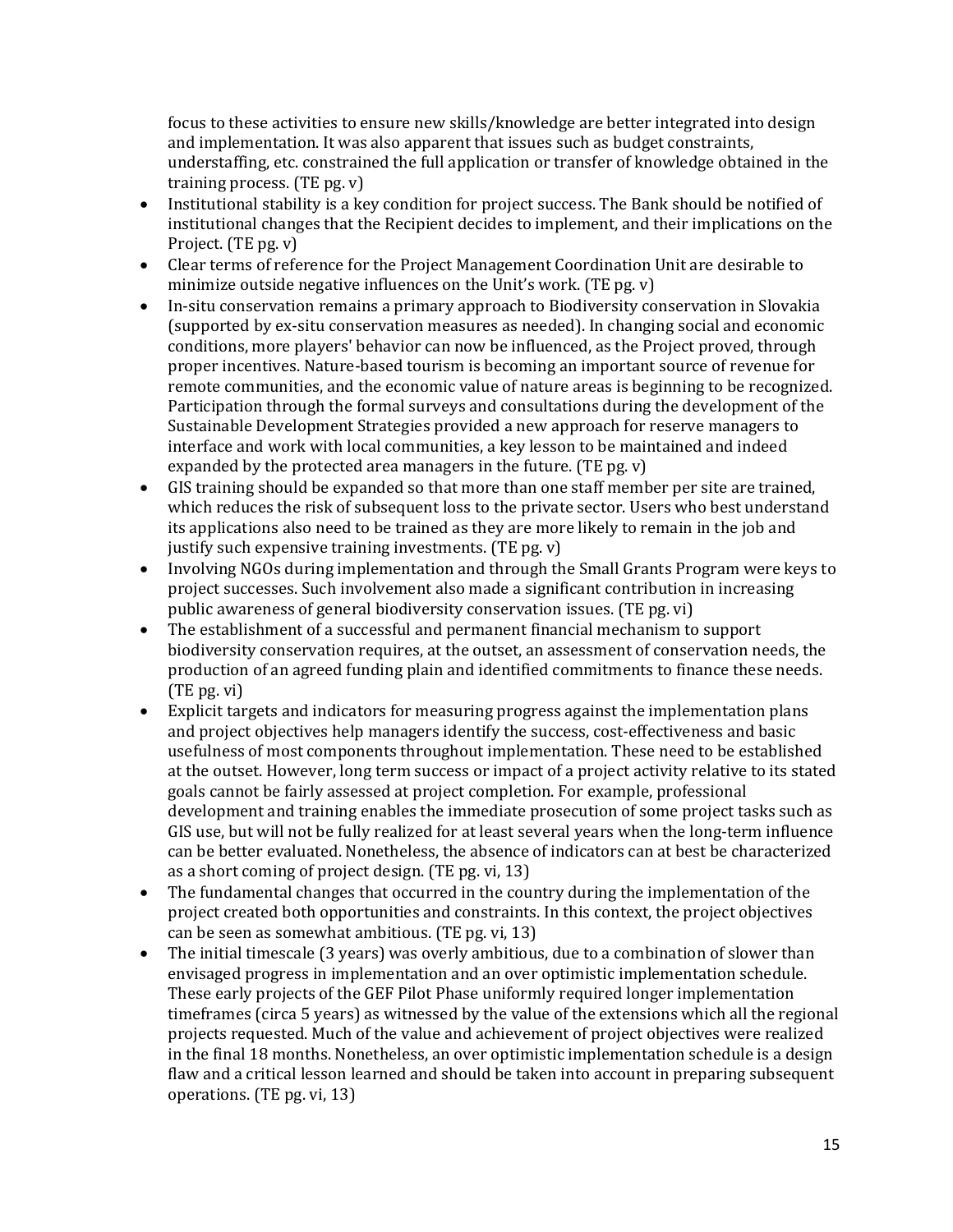#### 9.2 Briefly describe the recommendations given in the terminal evaluation.

The TE states the following recommendations:

- A needs assessment should occur early in the project in order to better design the component and to provide more focus to these activities to ensure new skills/knowledge are better integrated into design and implementation. (TE pg. v)
- The Bank should be notified of institutional changes that the Recipient decides to implement, and their implications on the Project. (TE pg. v)
- Clear terms of reference for the Project Management Coordination Unit are desirable to minimize outside negative influences on the Unit's work. (TE pg. v)
- GIS training should be expanded so that more than one staff member per site are trained, which reduces the risk of subsequent loss to the private sector. Users who best understand its applications also need to be trained as they are more likely to remain in the job and justify such expensive training investments. (TE pg. v)
- Explicit targets and indicators for measuring progress against the implementation plans and project objectives help managers identify the success, cost-effectiveness and basic usefulness of most components throughout implementation. These need to be established at the outset. the absence of indicators can at best be characterized as a short coming of project design. (TE pg. vi, 13)